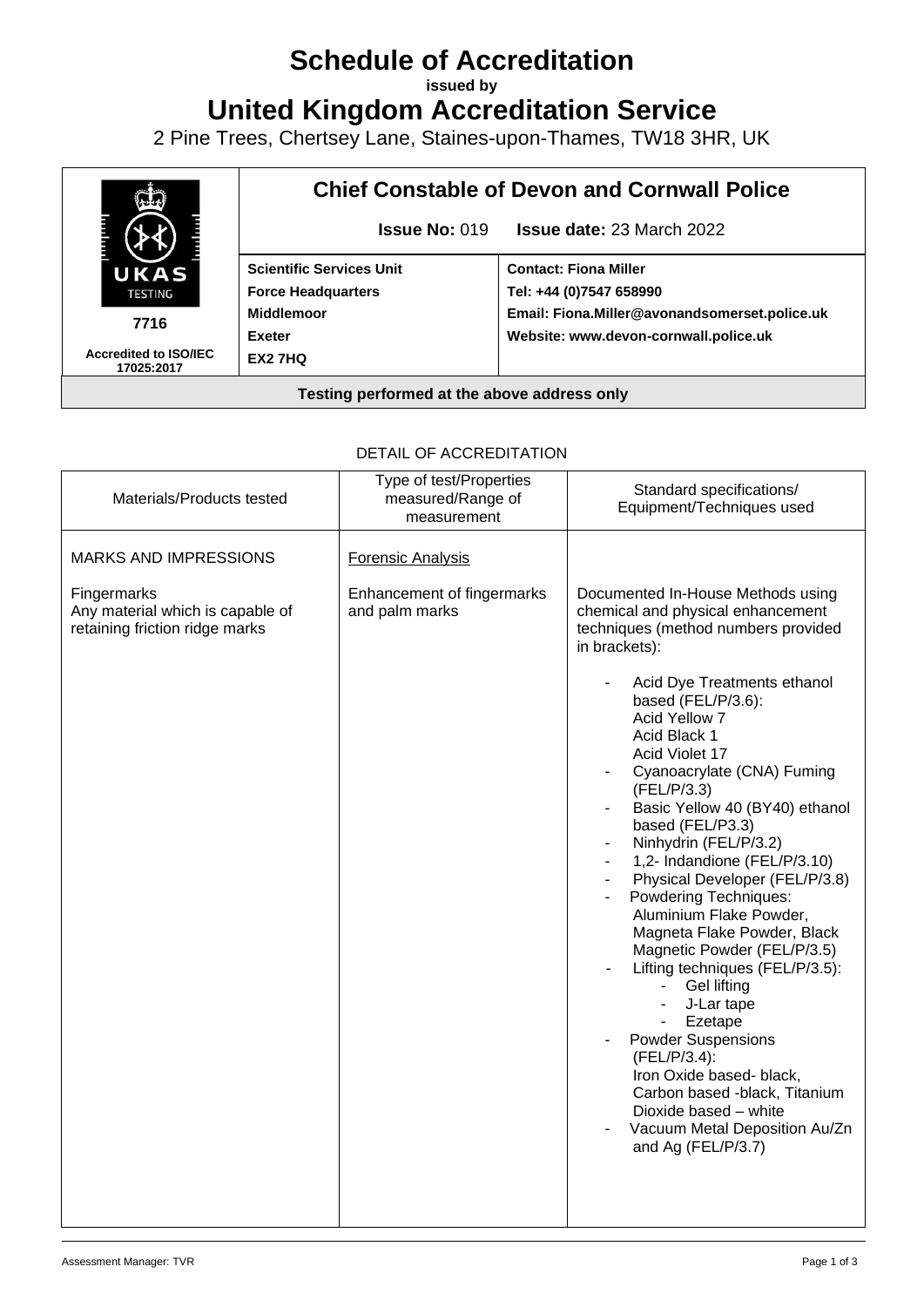

#### **Schedule of Accreditation issued by United Kingdom Accreditation Service**

2 Pine Trees, Chertsey Lane, Staines -upon -Thames, TW18 3HR, UK

## **Chief Constable of Devon and Cornwall Police**

**Issue No:** 019 **Issue date:** 23 March 2022

**Accredited to ISO/IEC 17025:2017**

**Testing performed at main address only**

| Materials/Products tested                                                         | Type of test/Properties<br>measured/Range of<br>measurement                                                       | Standard specifications/<br>Equipment/Techniques used                                                                                                                                                                                                                                                                                                                                                                                                                                                                                                             |
|-----------------------------------------------------------------------------------|-------------------------------------------------------------------------------------------------------------------|-------------------------------------------------------------------------------------------------------------------------------------------------------------------------------------------------------------------------------------------------------------------------------------------------------------------------------------------------------------------------------------------------------------------------------------------------------------------------------------------------------------------------------------------------------------------|
| <b>MARKS AND IMPRESSIONS</b>                                                      | Forensic Analysis (cont'd)                                                                                        |                                                                                                                                                                                                                                                                                                                                                                                                                                                                                                                                                                   |
| Fingermarks<br>Any material which is capable of<br>retaining friction ridge marks | Enhancement of fingermarks<br>and palm marks cont'd                                                               | Documented In-House Methods using<br>visual and lighting enhancement<br>techniques:<br>Visual examination<br>$\blacksquare$<br>White light and filtered sources<br>(FEL/P/3.1)<br>High intensity light sources<br>$\overline{\phantom{a}}$<br>(FEL/P/3.1)<br>Crimelite 80s<br>Blue $(\lambda = 430 - 470)$ nm)<br>Blue/green (λ=460-510nm)<br>Green (λ=500-550nm)<br>Crimelite 82S<br>$UV$ (λ=350-380nm)<br>Blue (λ=420-470nm)<br>Documented In-House Methods for<br>imaging / digital capture<br>DCS5 with UV, IR and<br>reflectance modes (FEL/P/4,<br>FEL/P/5) |
| Developed fingerprint marks                                                       | Determination of the presence<br>of friction ridge characteristics<br>for the purpose of subsequent<br>comparison | Documented In-House method using<br>visual examination (FEL/P/3.1)                                                                                                                                                                                                                                                                                                                                                                                                                                                                                                |